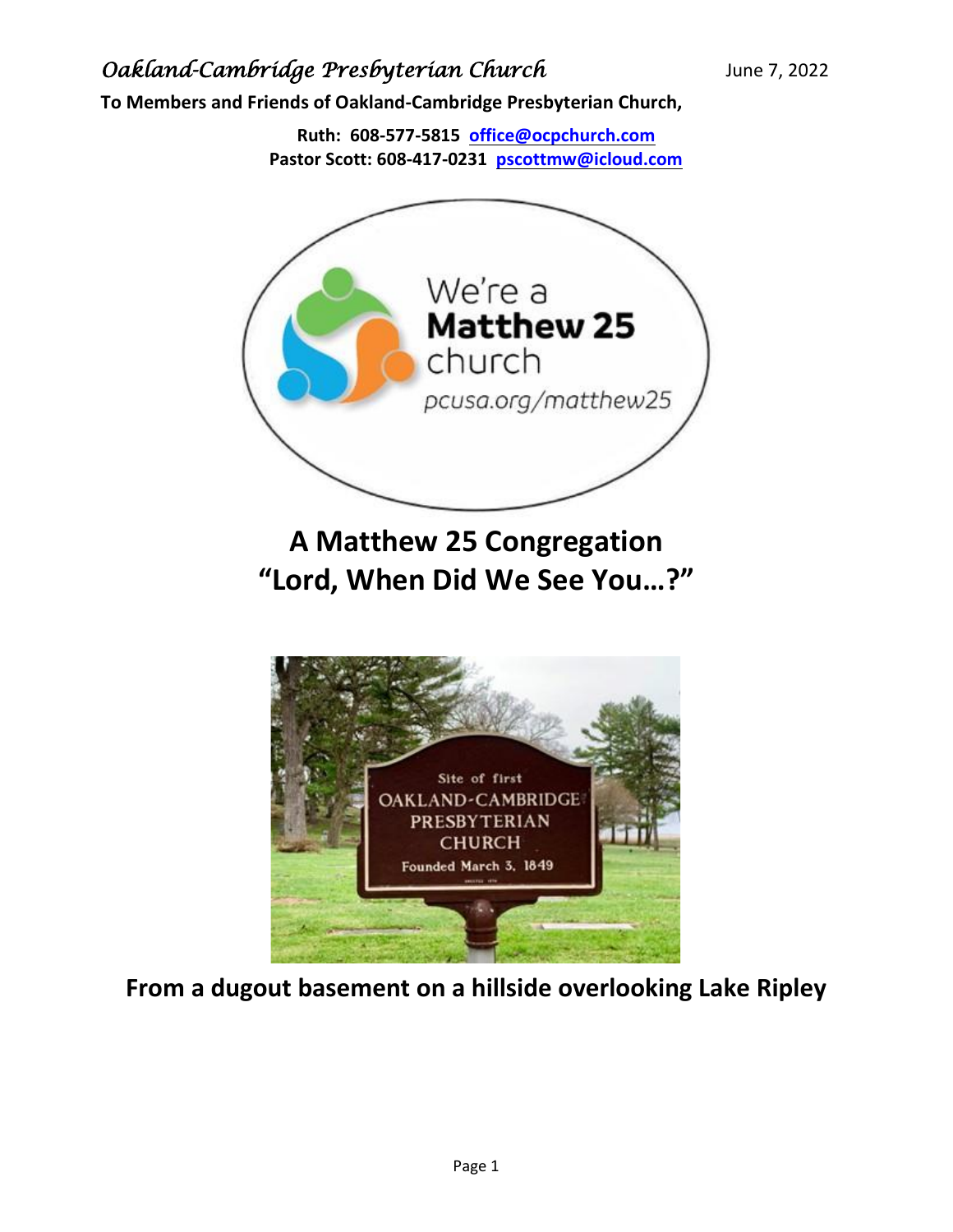

**To a building on East Main Street**



# **JUNE 12 WORSHIP WITH ANNUAL MEETING AND COOKOUT 10 AM**

**THIS SUNDAY, JUNE 12, weather permitting, we will worship outside, incorporating the Annual Meeting and cookout into the service. If it rains, we will be inside.** Our accompanist is Karen Brunk. Please note, this service will not be live-streamed.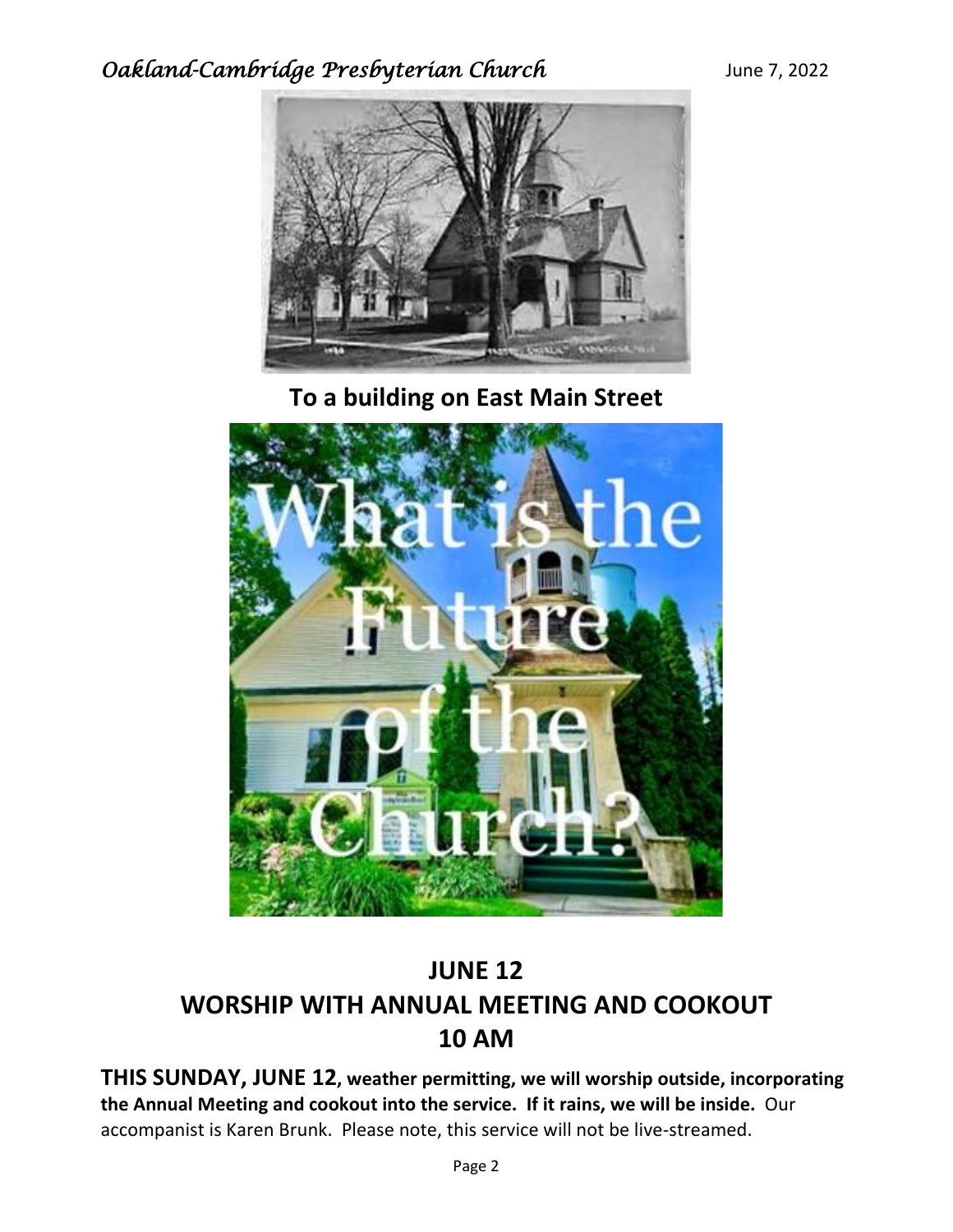Our worship service and my sermon will be different for this Sunday. As Bob Dylan sang: "The times, they are a-changin'." And so it is with the Church. We will be having an allchurch conversation around the future of our ministry here at OCPC.

In preparation for our conversation together, I would invite you to prayerfully reflect on the following:

Mark Elsdon, theDirector at Pres House, co-founder of "Rooted Good" and author of "We Ain't Broke: Uncovering Hidden Resources for Mission and Ministry" through his research, that one estimate is over the next year, close to 100,000 churches will close. He also shares that an estimated \$3.5 billion of church property will change ownership in 2022. In his upcoming book, "Gone For Good," Mark writes: **"As tens of thousands, and billions of dollars, of church-owned property is sold or re-purposed throughout the United States in the next decade, will those properties be gone for good (forever)? Or can church and civic leaders work together so that these properties become a new kind of social good in our communities?"** <https://www.melsdon.com/goneforgood>

This Sunday, during our worship/annual meeting, I will be inviting us to collectively reflect and discuss together Mark's words, the following Scriptures, and the questions that follow here:

#### Acts 2:43-47

"Awe came upon everyone, because many wonders and signs were being done by the apostles. All who believed were together and had all things in common; they would sell their possessions and goods and distribute the proceeds to all, as any had need. Day by day, as they spent much time together in the temple, they broke bread at home and ate their food with glad and generous hearts, praising God and having the goodwill of all the people. And day by day the Lord added to their number those who were being saved."

#### Acts 4:32-37

Now the whole group of those who believed were of one heart and soul, and no one claimed private ownership of any possessions, but everything they owned was held in common. With great power the apostles gave their testimony to the resurrection of the Lord Jesus, and great grace was upon them all. There was not a needy person among them, for as many as owned lands or houses sold them and brought the proceeds of what was sold. They laid it at the apostles' feet, and it was distributed to each as any had need. There was a Levite, a native of Cyprus, Joseph, to whom the apostles gave the name Barnabas (which means 'son of encouragement'). He sold a field that belonged to him, then brought the money, and laid it at the apostles' feet.

1 Corinthians 12:1-27 - "Now you are the body of Christ, and individually members of it."

- 1. What does it mean to be the Body of Christ, the "Church" in today's world?
- 2. What will the Body of Christ, the "Church", including OCPC, look like in the future?
- 3. How has being the "Church" changed over since followers of Jesus first gathered together? How has being the "Church" changed over your own lifetime?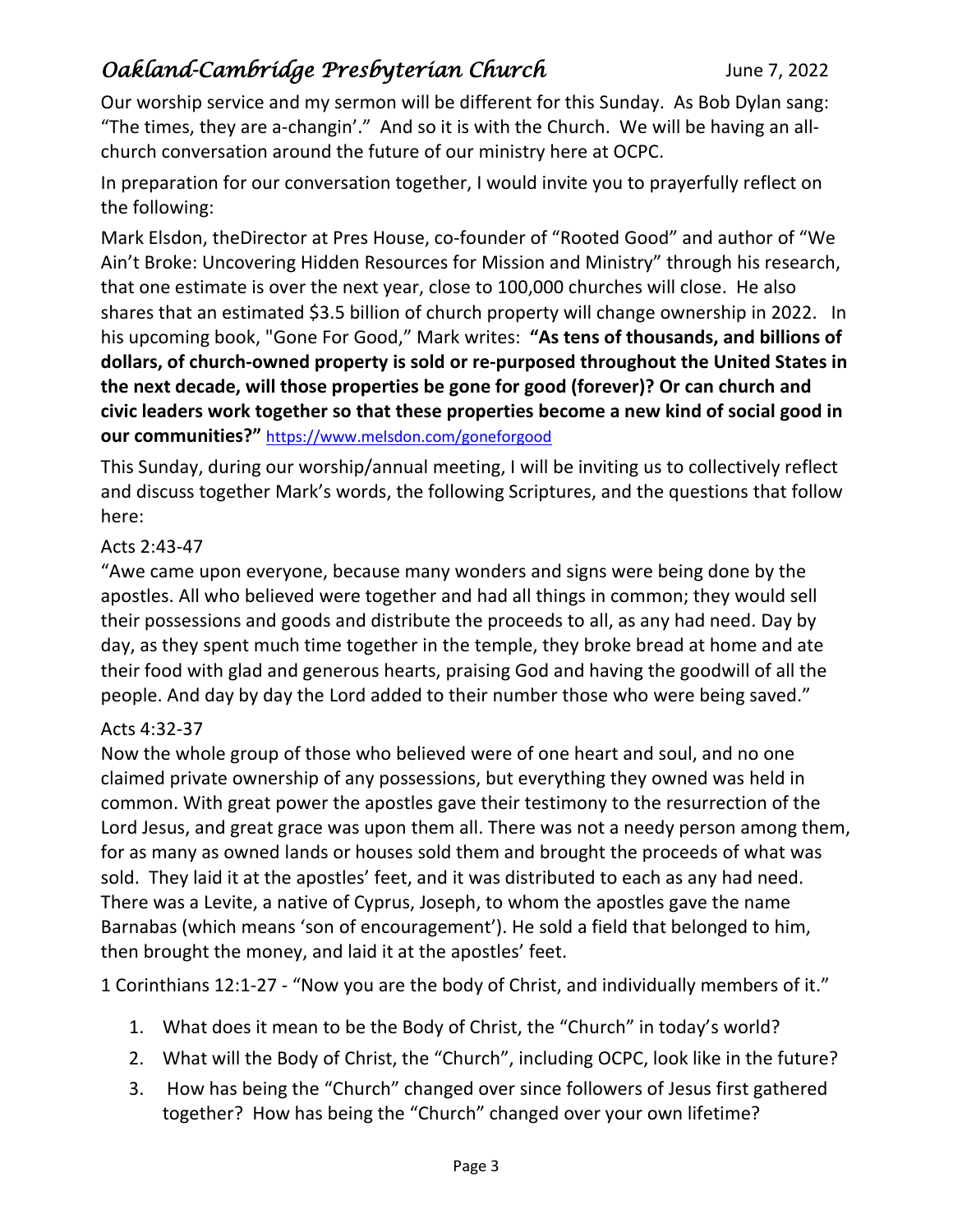- 4. How has your own involvement and commitment to the "Church" changed over the years?
- 5. How will your involvement and commitment to the mission and ministry of change in the next 3-5 years?
- 6. When you consider the age of our congregation and make up of membership, who do you see as the future leaders to fill the roles needed for our ministry and mission?
- 7. What changes in our approach to ministry might we have to make to offer a future to this congregation?
- 8. Are you willing to make changes in order to have a future ministry?
- 9. Do you/we have the energy to make the necessary changes?
- 10. How are the lives of the people in the Cambridge area impacted by the ministry of OCPC? How would their lives change if we were not here to provide ministry?

#### **"What If… We Replace Churches with Apartment Complexes?"**

[https://hackingchristianity.net/2022/06/what-if-we-replace-churches-with-apartment-complexes-guest](https://hackingchristianity.net/2022/06/what-if-we-replace-churches-with-apartment-complexes-guest-content.html?fbclid=IwAR2m_sJ7Moip9UIfWiRpQWTfOFYyuq_ZOBFOnfqdFGHMl-iOeZCzA7dhXg4)[content.html?fbclid=IwAR2m\\_sJ7Moip9UIfWiRpQWTfOFYyuq\\_ZOBFOnfqdFGHMl-iOeZCzA7dhXg4](https://hackingchristianity.net/2022/06/what-if-we-replace-churches-with-apartment-complexes-guest-content.html?fbclid=IwAR2m_sJ7Moip9UIfWiRpQWTfOFYyuq_ZOBFOnfqdFGHMl-iOeZCzA7dhXg4)

## **Banned Books and The Bible Sermon Series Begins June 19**



"Across the country, debates about censorship, critical race theory, LGBTQ+ and Transgender issues, are giving rise to revival of book bans. Virginia Governor Glen Youngkin leveraged banning CRT as a campaign promise to win his election last November. Now the debates have reached a new height in Texas. In one small Texas town, angry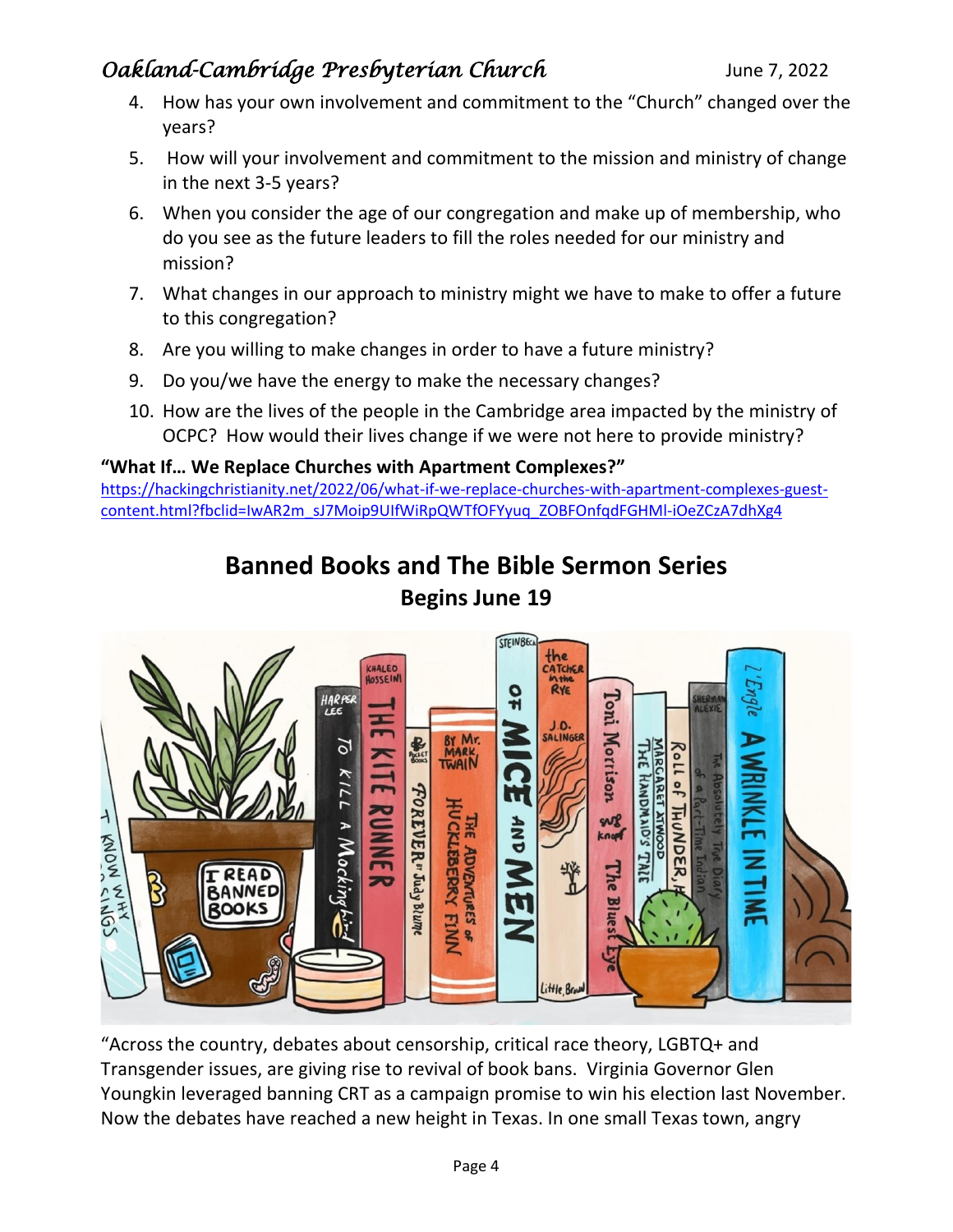parents swarmed school board meetings. They demanded the banning of books centered around diverse LGBTQ+ or BIPOC characters or issues like sexual assault. Throughout history, people and governments have sought to censor what people of all ages can read. But should books be banned? And if so, what about a book that talks openly about rape, murder, incest, mass killings, sexuality, adultery, child abuse, domestic violence, and gay relationships? The Bible has all of those topics in it and more. Should it be banned? This summer Pastor Scott invites you to join him on Sunday mornings as we explore some of the books that have been banned, exploring the theological and biblical imagery in each of them, and connecting them to stories in the Bible. A display of banned books will be coming soon to the sanctuary. You can find a list of the books we will be exploring. Have you read any of these? Pastor Scott has, including the Bible.

- **June 19** The Bible as a Banned Book (John 1:1-5)
- **June 26** "Gender Queer," "Lawn Boy" "I Am Jazz" (Jonathan & David a Love Story) Rev. Brenda Lovick will join Pastor Scott for this Sunday.
- **July 3** "The 1619 Project" (From Bondage to Freedom in the Bible -Genesis and Exodus)
- **July 10** "The Handmaid's Tale" by Margaret Atwood (Genesis 16-22)
- **July 17** "Fahrenheit 451" by Ray Bradbury (Job)
- **July 24** Banned Books versus Banning Guns (Isaiah 2:4)
- **July 31** "The Hate U Give" (Song of Solomon 1)
- **August 7** "Looking for Alaska"
- **August 14** "Of Mice and Men"
- **August 21** Harry Potter Series
- **August 28** "The Adventures of Huckleberry Finn"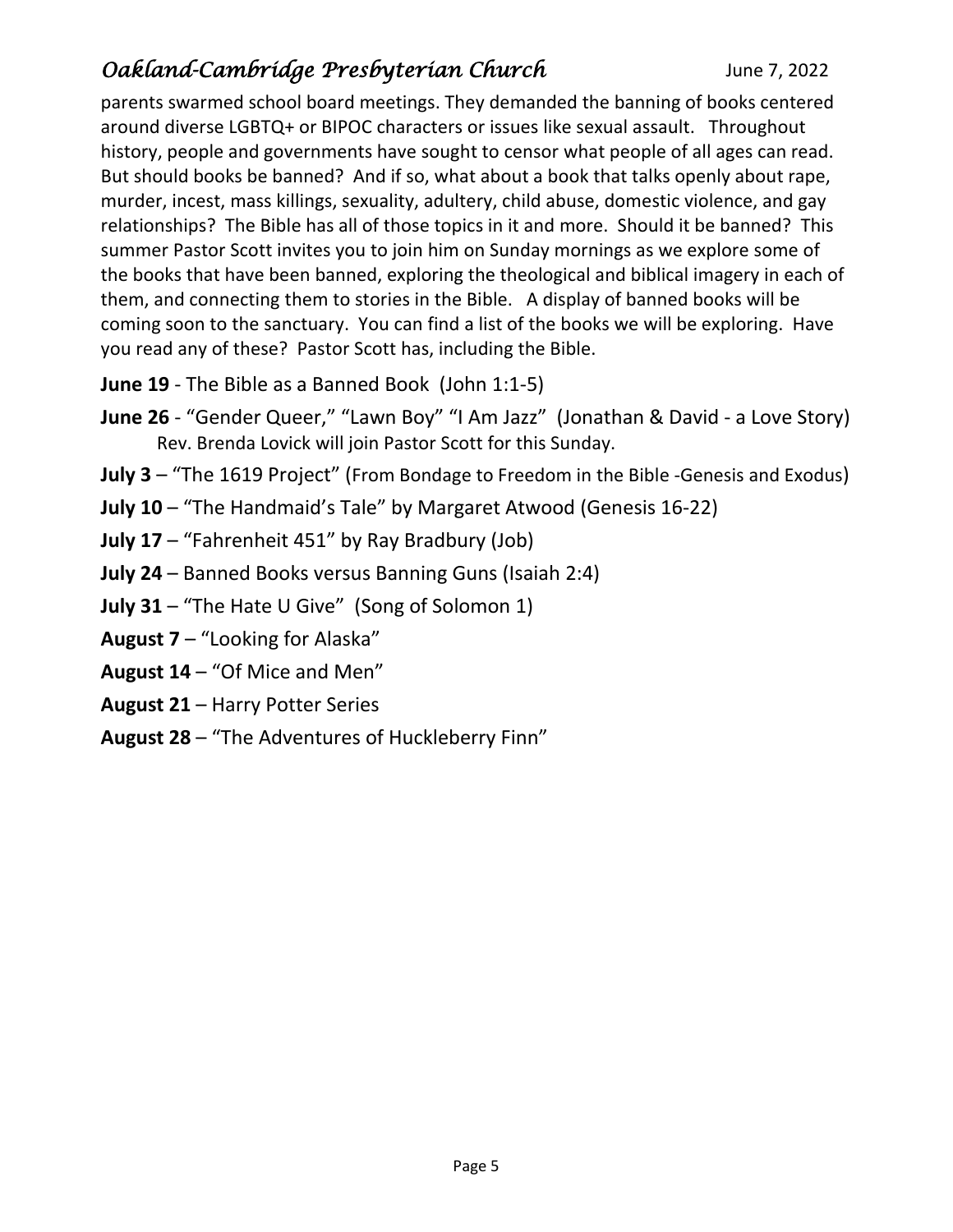

# **COMING TO OCPC AND CAMBRIDGE GUNS TO GARDENS SUNDAY, JULY 24 10 AM**

"God shall judge between the nations, and shall decide for many peoples; and they shall beat their swords into ploughshares, and spears into pruning hooks; nation shall not lift up sword against nation; neither shall they learn war anymore." (Isaiah 2:4)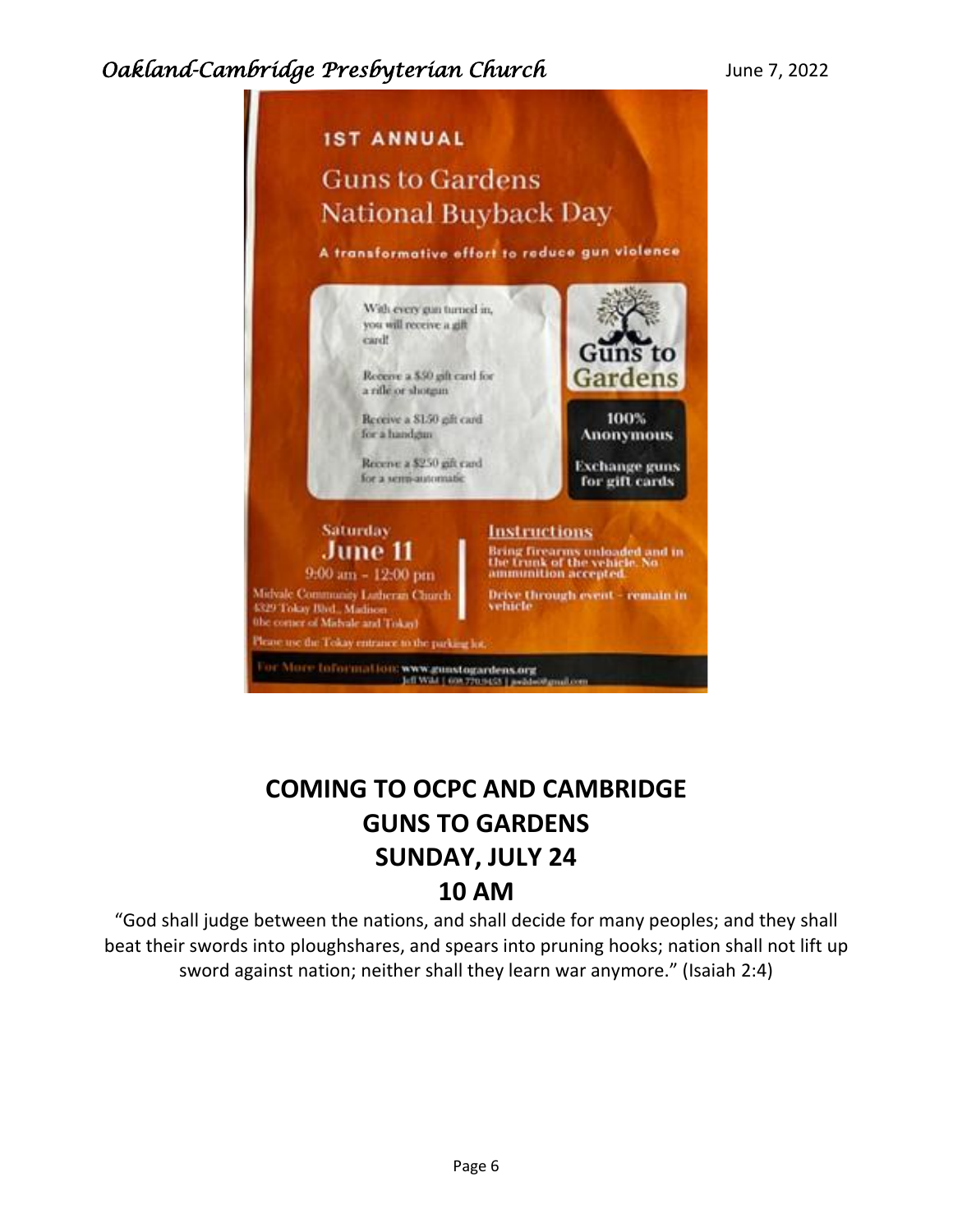

**ON SUNDAY, JULY 23,** Jeff Wild, a retired Lutheran minister in Madison, who is now doing Blacksmithing, will be our guest for worship. Like Pastor Scott, and many of us, Jeff felt like he needed to turn his prayers into action. He decided to participate in a national movement called "Guns to Gardens." Jeff takes donations of guns, disassembles them, and then melts the metal parts down, to forge them into garden tools, using the wood for the handles. He will have enough gun parts for his demonstration, however, he said if someone wants to donate a gun they know longer use, he will trade them for a garden tool he has made from another gun.



[https://captimes.com/news/forge-peace-retired-madison-pastor-hammers-guns-into-garden](https://captimes.com/news/forge-peace-retired-madison-pastor-hammers-guns-into-garden-tools/article_f01cc4df-59b2-5b5a-8e76-a2cca769ce43.html?fbclid=IwAR3S9z4srQeerN7tnUw7GCdqs4U2rSInP3q51kiqHDXlt1Uza-LkN7HmeB4)[tools/article\\_f01cc4df-59b2-5b5a-8e76-](https://captimes.com/news/forge-peace-retired-madison-pastor-hammers-guns-into-garden-tools/article_f01cc4df-59b2-5b5a-8e76-a2cca769ce43.html?fbclid=IwAR3S9z4srQeerN7tnUw7GCdqs4U2rSInP3q51kiqHDXlt1Uza-LkN7HmeB4)

[a2cca769ce43.html?fbclid=IwAR3S9z4srQeerN7tnUw7GCdqs4U2rSInP3q51kiqHDXlt1Uza-LkN7HmeB4](https://captimes.com/news/forge-peace-retired-madison-pastor-hammers-guns-into-garden-tools/article_f01cc4df-59b2-5b5a-8e76-a2cca769ce43.html?fbclid=IwAR3S9z4srQeerN7tnUw7GCdqs4U2rSInP3q51kiqHDXlt1Uza-LkN7HmeB4)

#### **The following provides more information about this national Movement.**

<https://rawtools.org/>

Our nation has been through a variety of horrific events surrounding gun violence, and it has brought the conversation to the forefront of our current events and "water cooler" conversations. It has largely become a binary conversation of either more guns or more laws. RAW tools wants to open a new option, a third way: What if we made a commitment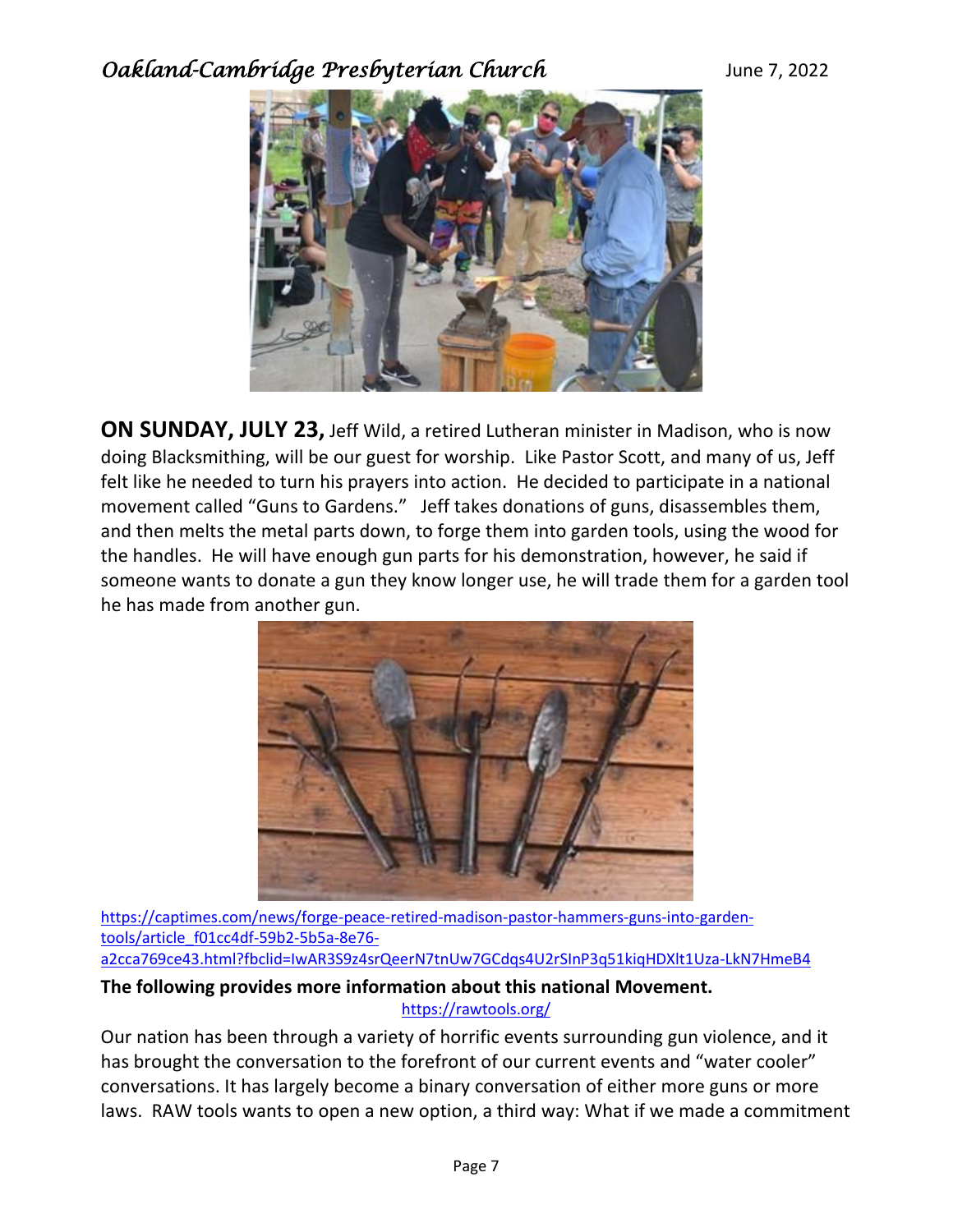to solve our problems without guns and violence? By using weapons to make garden tools and other hand tools, we are creating a symbol for change and we're asking you to participate, to dare to use our imaginations to change our impulse. Beating swords into plowshares, spears into pruning hooks, and guns into garden tools creates a dynamic shift in our investment in time and resources. If we are no longer training for war, what else would we be doing? It doesn't mean we are all to become gardeners, but it does mean we can invest in providing life sustaining resources for our communities. RAWtools' mission to "disarm hearts and forge peace" is driven by our ability to make a choice about the tools we use to navigate conflict. As we lose more than 100 people a day to gun violence in the United States, it's becoming more and more clear that guns have no place in conflict resolution. Many folks donate their guns to RAWtools because they realize they don't need them anymore.

Our Sword to Plow program allows you to donate your gun to RAWtools and receive a garden tool from that gun for free.

RAWtools keeps any remaining parts to make more tools or items to raise money for our work. We walk you through the process of legally disabling your gun and connect you to our disarming network.

**PIGGLY WIGGLY RECEIPTS: Piggly Wiggly receipts are due at the church on this Sunday, June 12. The monies received from the Piggly Wiggly receipts will be used to support the local food pantries.**



**OCPC COMMUNITY VOLUNTEER OPPORTUNITY…** This year on **Saturday, July 30**, OCPC is once again helping with the Lake Ripley Ride To Cure Juvenile Diabetes. We will be volunteering at the London Community Center Rest Stop from 9am-1 pm. If you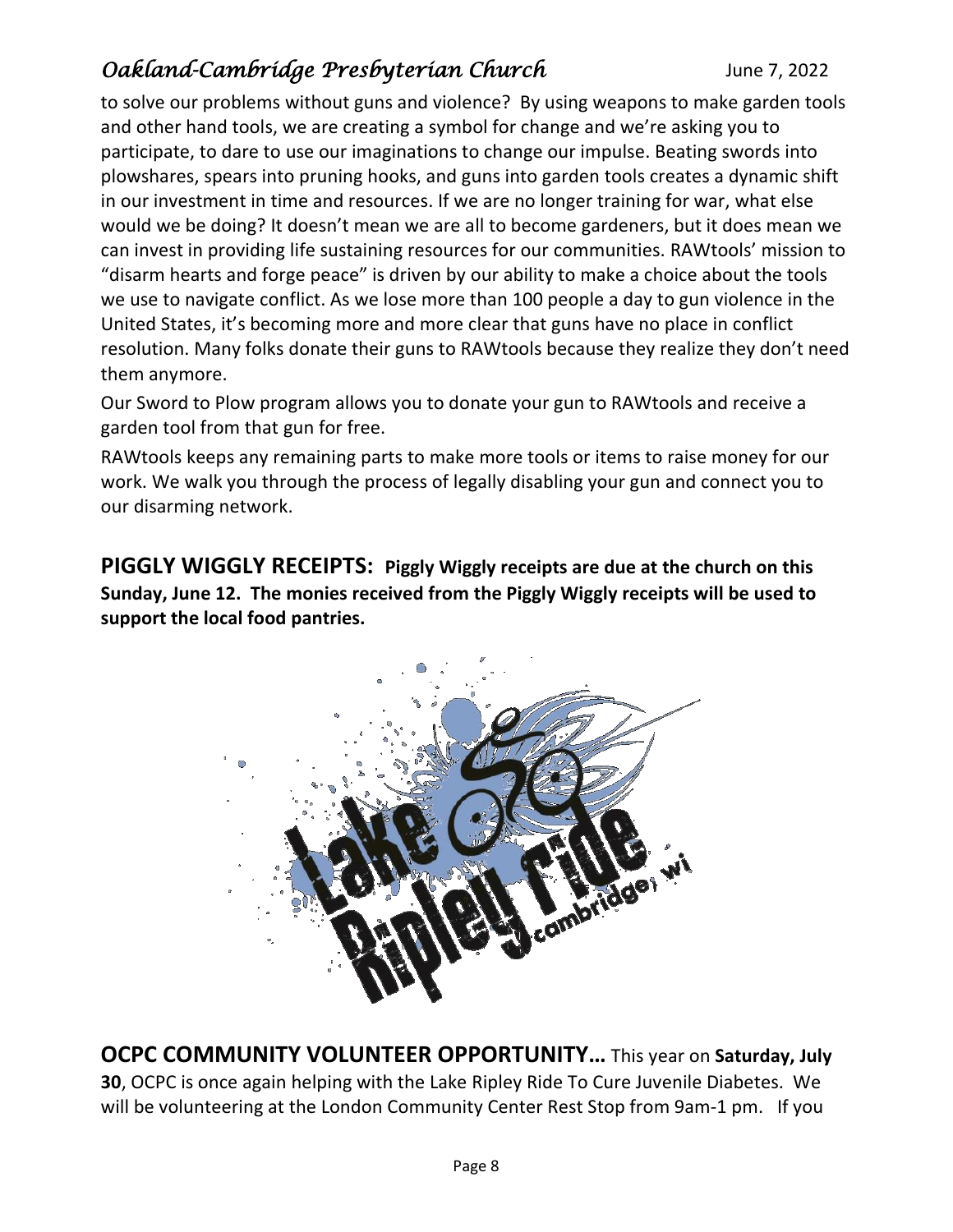are interested in volunteering, please let Pastor Scott know. If you are interested in riding in this family friendly event, here is the link to learn more: <https://cambridgecap.net/programs/special-events-2/lake-ripley-ride-4-0/>



 **nor will they train for war anymore.**

### **WE CONTINUE TO LIFT UP THE PEOPLE OF UKRAINE IN OUR PRAYERS** in

the midst of this senseless war, deaths and destruction taking place. For the coming Sundays, we will take a moment in worship to light the "Peace Candle" near the pulpit and offer a special prayer for the people of Ukraine.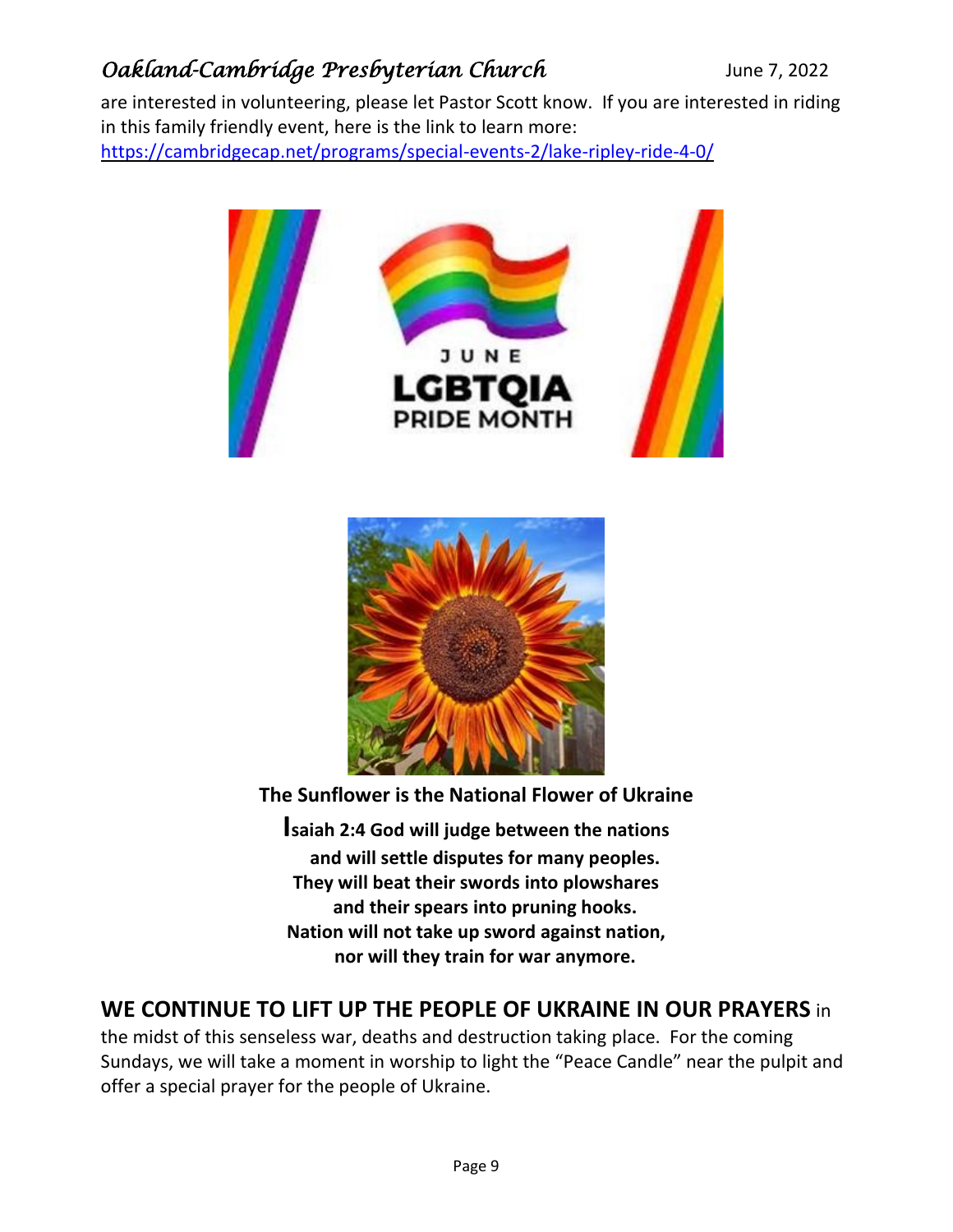The Presbyterian Disaster Assistance Fund is also receiving financial gifts to help with the refugees fleeing the war. Send your gift to OCPC; or make a check out to Presbyterian Disaster Assistance and mail it to Presbyterian Church (U.S.A.), P.O. Box 643700, Pittsburgh, PA 15264-3700. Be sure to designate it for DR000156-Ukraine. You may also text PDAUKR to 41444.



**OCPC HAS A MISSION FUND.** The Session is looking for mission opportunities who might need our support. If you have a suggestion, please send it to [pastor@ocpchurch.com](mailto:pastor@ocpchurch.com)



**FOOD PANTRY WISH LIST:** Cereal, Coffee, Hot Chocolate, Granola Bars, Crackers/Saltines, Cookies, Body Wash, Laundry Soap. Donation bin is located outside of the lower level middle school/food pantry entrance and monetary donations are gladly accepted via the Food Pantry website <https://cambridgecap.net/programs/nutrition/food-pantry/> or by mail to P.O. Box 54, Cambridge WI 53523. Thank you!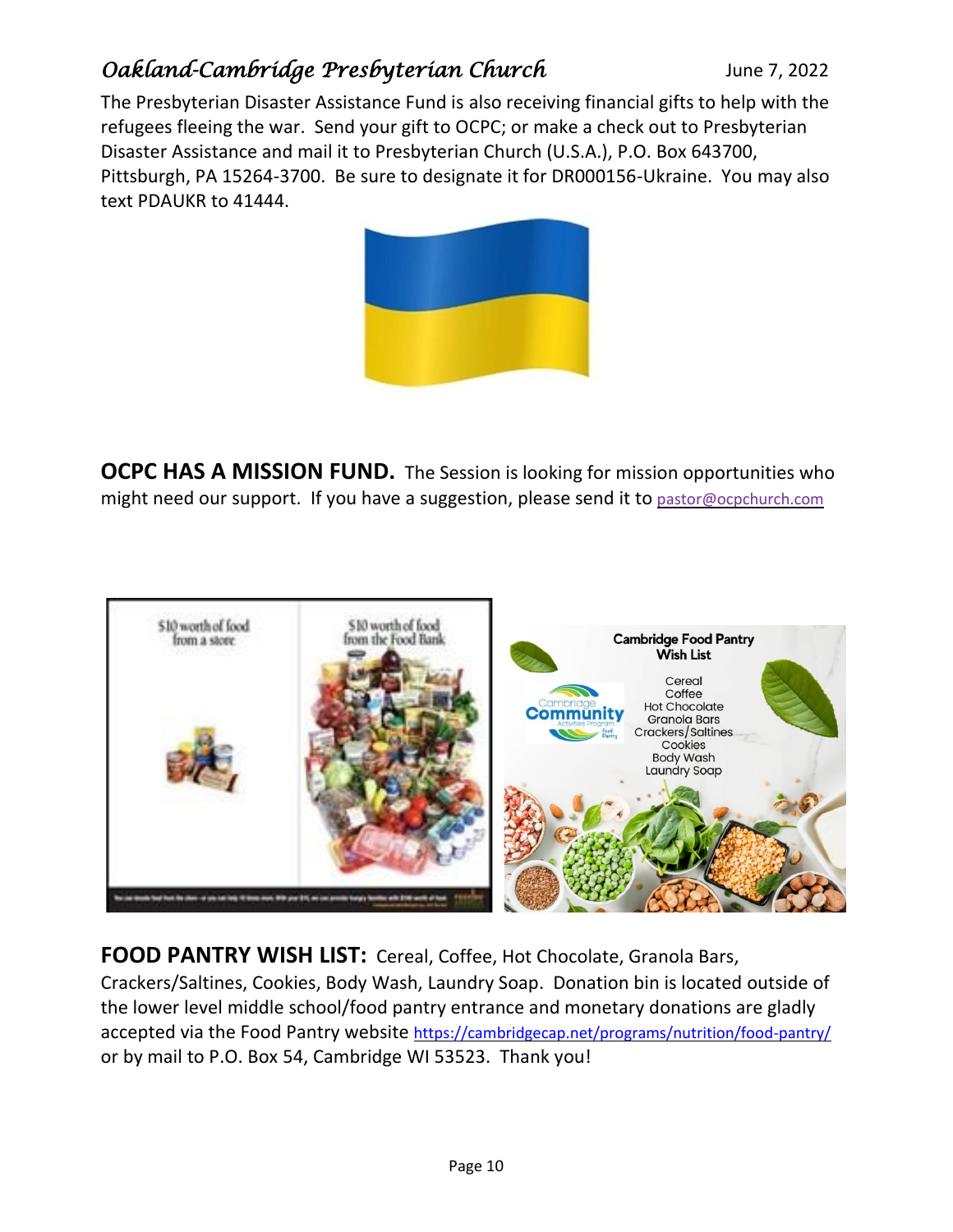AGING AND SENIOR CARE RESOURCES **[Caring.com](http://caring.com/)** is a leading senior care resource for family caregivers seeking information and support as they care for aging parents, spouses and other loved ones. They have been featured by AARP, The Administration for Community Living, The National Legal Resource Center, and Forbes, as well as referenced by many governmental agencies and organizations across the Internet. The following is a link to their Senior Care and Assisted Living Guide for communities in Wisconsin: [\(https://www.caring.com/senior-living/assisted-living/wisconsin\)](https://www.caring.com/senior-living/assisted-living/wisconsin)

**DONATE ONLINE TO OUR CHURCH,** Presbyterian Church of Oakland-Cambridge, using the app, **Vanco Mobile**. Search for "Vanco Mobile" in your app store (Vanco Payment Solutions). Once it's installed, find us using our zip code (53523), and set up onetime or recurring payments, OR go directly to our donor page by using the QR Code below, or the link on our webpage, [www.ocpchurch.com](http://www.ocpchurch.com/). Thank you! (You may also mail in your offering and pledge: **OCPC 313 E. Main Street, Cambridge, WI 53523**.)



### **MILESTONES**

#### **Birthdays**

| Paul AndersonJune 8          |  |
|------------------------------|--|
| Emily Hanson June 13         |  |
| Jamie Fieser Schauer June 17 |  |
| Julie Anderson June 21       |  |
| Lydia Meier June 22          |  |

| Marian KorthJune 24 |  |
|---------------------|--|
| Don HawkinsJune 26  |  |

#### **Anniversaries**

None

### **PLEASE HOLD THESE MEMBERS AND FRIENDS IN PRAYER THIS WEEK —**

Lorin Fulton Don Hawkins is in the Edgerton Care Center Jan & Nancy Kristiansen Jenine Spack

The families of Jack Spack, Ken Bilstad, Doreen Drennan, and other families who are grieving the loss of loved ones.

If you would like to be added to our weekly prayer list, please leave word in the church office or contact the pastor. Permission to be included in this publicly posted list has been obtained from those listed or their families.